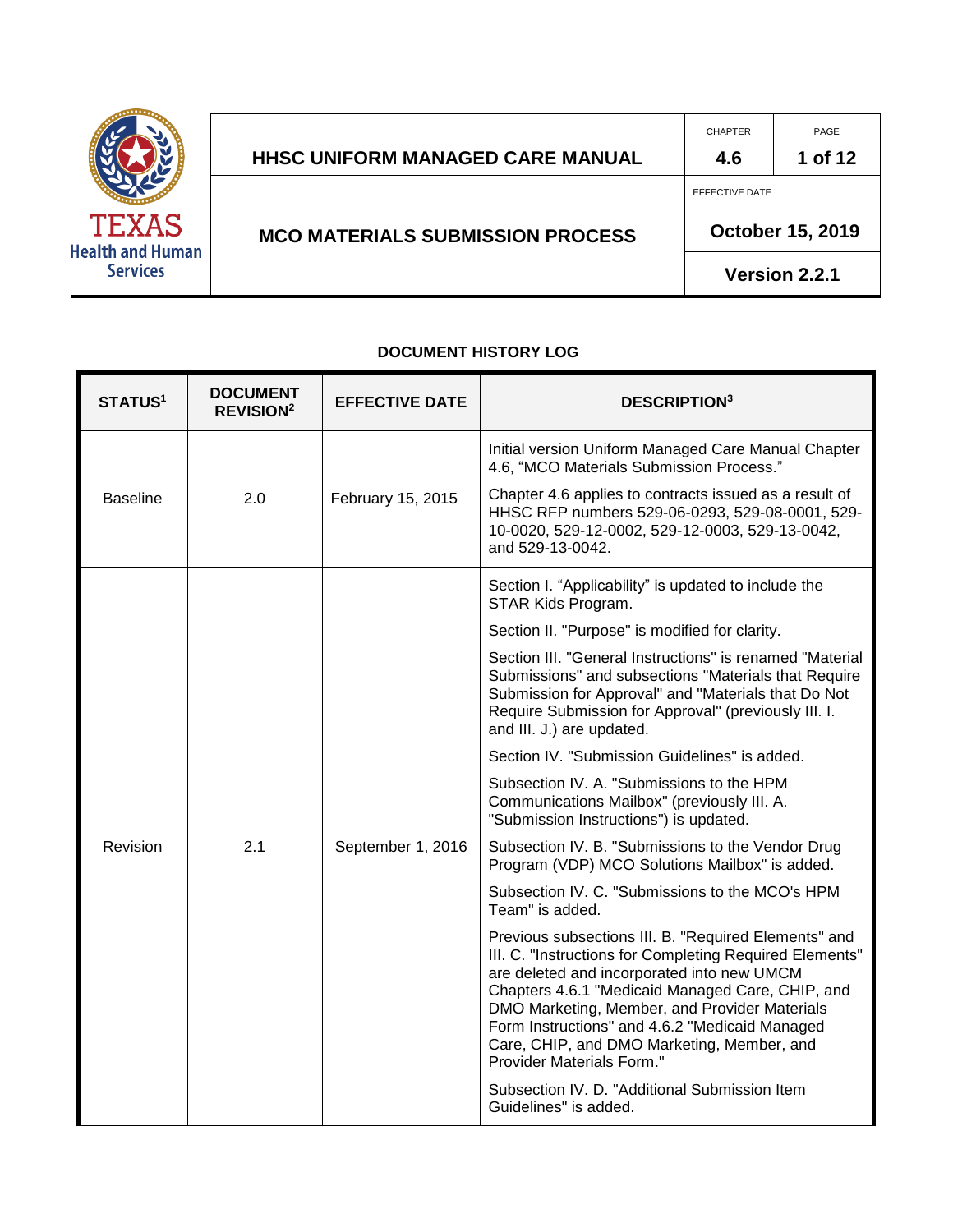|                                         |                                         | <b>CHAPTER</b> | PAGE                    |
|-----------------------------------------|-----------------------------------------|----------------|-------------------------|
|                                         | HHSC UNIFORM MANAGED CARE MANUAL        | 4.6            | 2 of 12                 |
|                                         |                                         | EFFECTIVE DATE |                         |
| <b>TEXAS</b><br><b>Health and Human</b> | <b>MCO MATERIALS SUBMISSION PROCESS</b> |                | <b>October 15, 2019</b> |
| <b>Services</b>                         |                                         |                | Version 2.2.1           |

| <b>STATUS1</b> | <b>DOCUMENT</b><br><b>REVISION<sup>2</sup></b> | <b>EFFECTIVE DATE</b> | <b>DESCRIPTION3</b>                                                                                                                                                                                                                                                                                                       |  |
|----------------|------------------------------------------------|-----------------------|---------------------------------------------------------------------------------------------------------------------------------------------------------------------------------------------------------------------------------------------------------------------------------------------------------------------------|--|
|                |                                                |                       | Subsections IV. D. 1. "Critical Elements," IV. D. 2<br>"Revision of Previously Approved Materials," IV. D. 3.<br>"Reading Grade Level," IV. D. 4. "Templates," and IV.<br>D. 5 "Content Only Submissions" (previously<br>subsections III. D., III. E., III. F., III. H., and Section<br>VIII. respectively) are modified. |  |
|                |                                                |                       | Subsections III. G. "Notifications for Use of Previously-<br>Approved Materials" and III. K. "File and Use" are<br>deleted.                                                                                                                                                                                               |  |
|                |                                                |                       | Section IV. "MCO Responsibility for Accuracy,"<br>Section VI. "Post Approval Modifications," and Section<br>VII. "Expedited Review and Approval Requests" are<br>deleted.                                                                                                                                                 |  |
|                |                                                |                       | Section V. "Review and Approval Process and<br>Timeframes" is modified to include information from<br>deleted Sections IV., VI. and VII.                                                                                                                                                                                  |  |
|                |                                                |                       | Version 2.1 applies to contracts issued as a result of<br>HHSC RFP numbers 529-08-0001, 529-10-0020, 529-<br>12-0002, 529-12-0003, 529-13-0042, 529-13-0042,<br>529-13-0071, and 529-15-0001.                                                                                                                             |  |
|                |                                                |                       | Added HPM Communication mailbox address to<br>Section III. "Material Submissions".                                                                                                                                                                                                                                        |  |
|                |                                                |                       | Revised Section A. "Materials that Require<br>Submission for Approval" and Section B. "Materials<br>that Do Not Require Submission for Approval" to<br>identify the Provider Materials that require and do not<br>require approval.                                                                                       |  |
| Revision       | 2.2                                            | May 24, 2019          | Changed Section IV. A. "Submissions to the HPM<br>Communications Mailbox Instructions" to<br>"Submissions to the Data Management System" and<br>revised the instructions for the new submission<br>process to the Data Management System.                                                                                 |  |
|                |                                                |                       | Revised the items to be submitted to the VDP MCO<br>Solutions mailbox in Section IV. B. "Submissions to<br>the Vendor Drug Program (VDP) MCO Solutions<br>Mailbox".                                                                                                                                                       |  |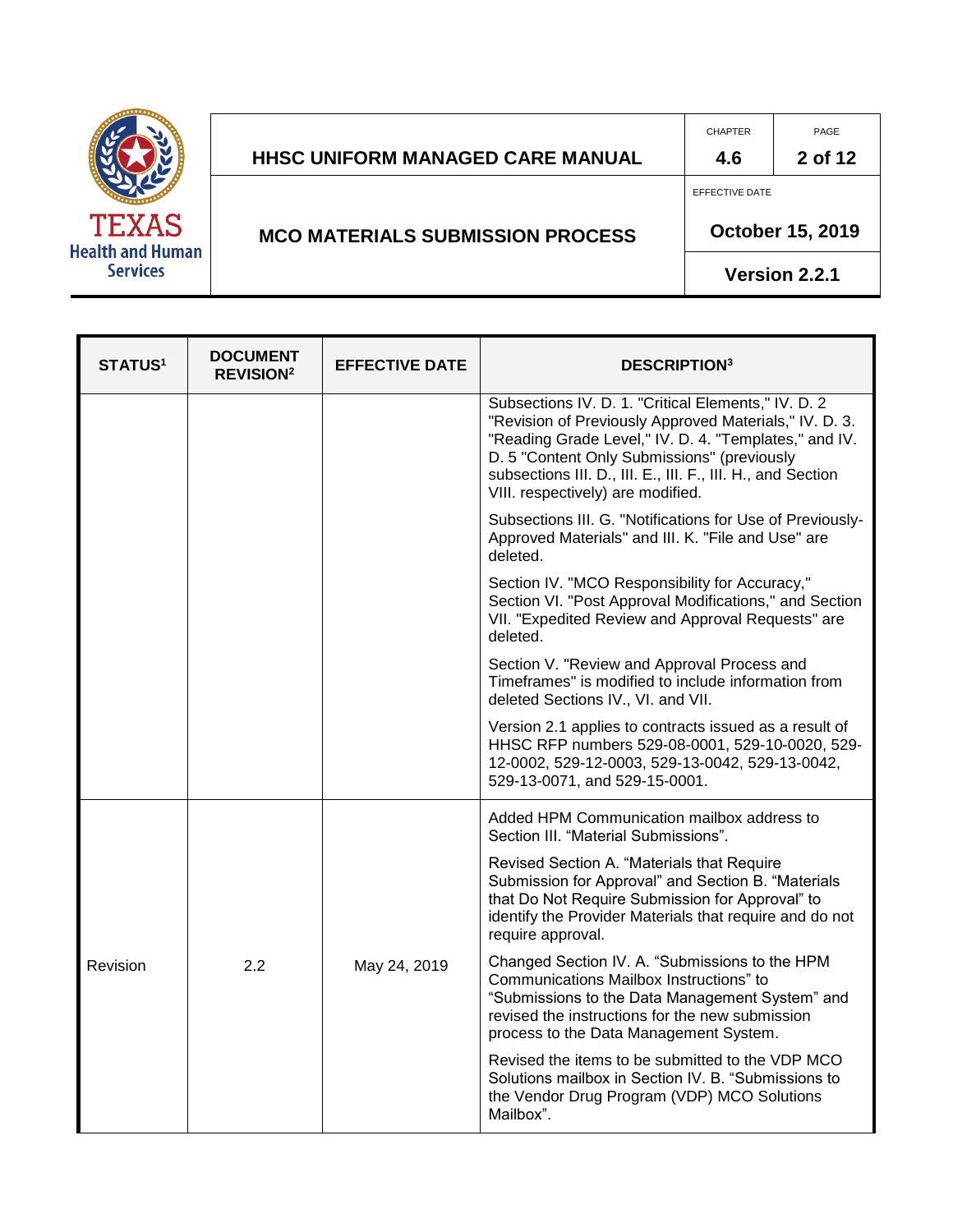|                                         |                                         | <b>CHAPTER</b> | PAGE                    |
|-----------------------------------------|-----------------------------------------|----------------|-------------------------|
|                                         | HHSC UNIFORM MANAGED CARE MANUAL        | 4.6            | 3 of 12                 |
|                                         |                                         | EFFECTIVE DATE |                         |
| <b>TEXAS</b><br><b>Health and Human</b> | <b>MCO MATERIALS SUBMISSION PROCESS</b> |                | <b>October 15, 2019</b> |
| <b>Services</b>                         |                                         |                | Version 2.2.1           |

| <b>STATUS<sup>1</sup></b> | <b>DOCUMENT</b><br><b>REVISION<sup>2</sup></b> | <b>EFFECTIVE DATE</b> | <b>DESCRIPTION</b> <sup>3</sup>                                                                                                                                                                                                    |
|---------------------------|------------------------------------------------|-----------------------|------------------------------------------------------------------------------------------------------------------------------------------------------------------------------------------------------------------------------------|
|                           |                                                |                       | Revised Section IV. C. "Submissions to the MCO's<br>HPM Team" to "Submissions to the MCO's MCCO<br>Team" to reflect the area name change to the section<br>title and within the section and to update submission<br>location info. |
|                           |                                                |                       | Added information to Section IV. D. 1. "Critical<br>Element Submissions" for handbooks and manuals<br>versus other critical element submissions.                                                                                   |
|                           |                                                |                       | Updated Section IV. D. 5. "Content Only Submissions"<br>to show approval to be provided via the Data<br>Management System.                                                                                                         |
|                           |                                                |                       | Updated Section V. "Review and Approval Process<br>and Timeframes" to add reference that Readiness<br>Review materials are not subject to the approval<br>timeframes.                                                              |
| Revision                  | 2.2.1                                          | October 15, 2019      | Accessibility approved version.                                                                                                                                                                                                    |

**1** Status should be represented as "Baseline" for initial issuances, "Revision" for changes to the Baseline version, and "Cancellation" for withdrawn versions

<sup>2</sup> Revisions should be numbered according to the version of the issuance and sequential numbering of the revision—e.g., "1.2" refers to the first version of the document and the second revision.

<sup>3</sup> Brief description of the changes to the document made in the revision.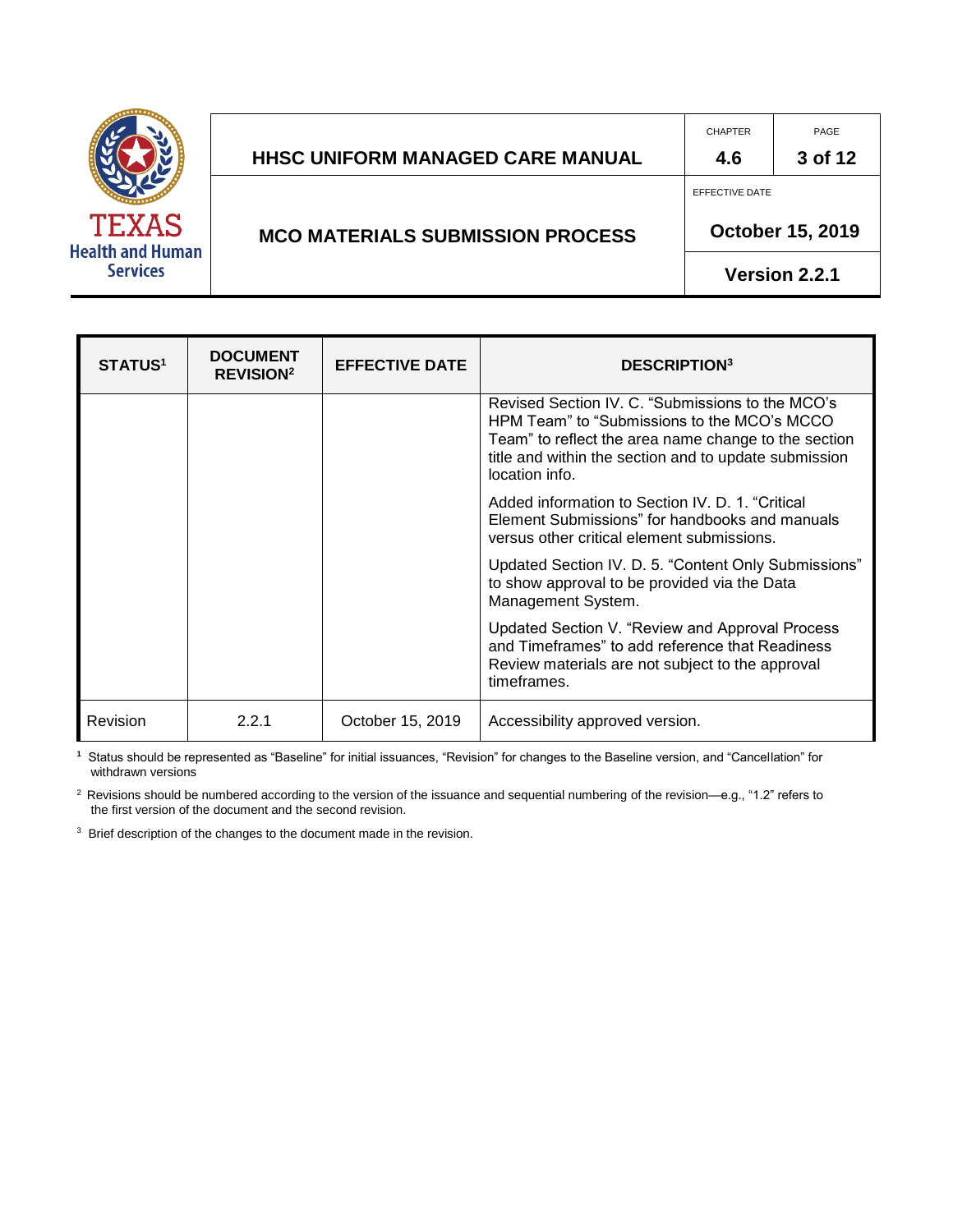

|                                         | <b>CHAPTER</b>          | PAGE    |
|-----------------------------------------|-------------------------|---------|
| <b>HHSC UNIFORM MANAGED CARE MANUAL</b> | 4.6                     | 4 of 12 |
|                                         | EFFECTIVE DATE          |         |
| <b>MCO MATERIALS SUBMISSION PROCESS</b> | <b>October 15, 2019</b> |         |
|                                         | Version 2.2.1           |         |

# **Table of Contents**

| I.   |    |  |
|------|----|--|
| II.  |    |  |
| III. |    |  |
| А.   |    |  |
| В.   |    |  |
| IV.  |    |  |
| А.   |    |  |
| В.   |    |  |
| C.   |    |  |
| D.   |    |  |
|      | 1. |  |
|      | 2. |  |
|      | 3. |  |
|      | 4. |  |
|      | 5. |  |
| V.   |    |  |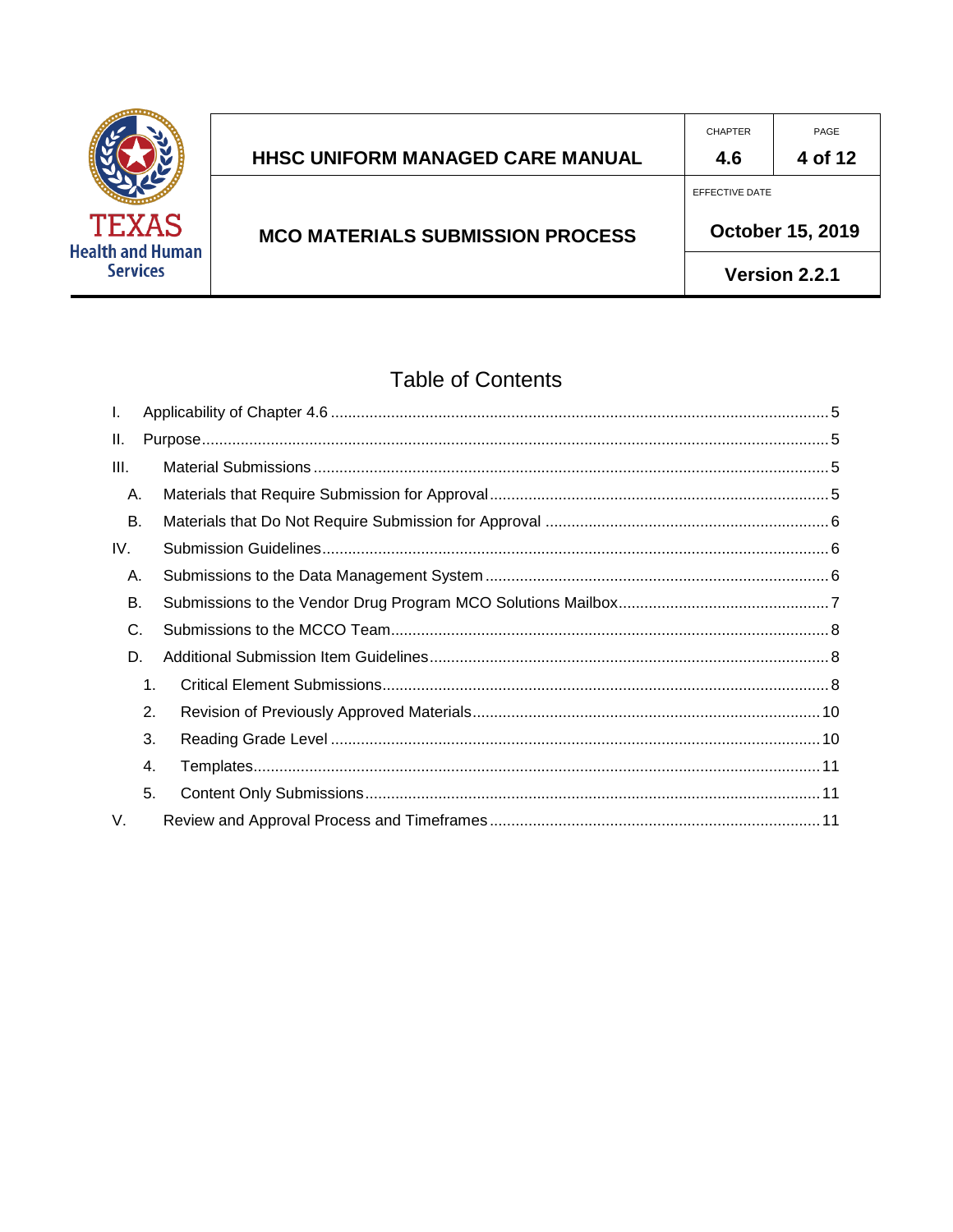|                                         | <b>HHSC UNIFORM MANAGED CARE MANUAL</b> | <b>CHAPTER</b><br>4.6 | PAGE<br>5 of 12         |
|-----------------------------------------|-----------------------------------------|-----------------------|-------------------------|
| <b>TEXAS</b><br><b>Health and Human</b> | <b>MCO MATERIALS SUBMISSION PROCESS</b> | EFFECTIVE DATE        | <b>October 15, 2019</b> |
| <b>Services</b>                         |                                         |                       | Version 2.2.1           |

## <span id="page-4-0"></span>**I. Applicability of Chapter 4.6**

This chapter applies to Managed Care Organizations (MCOs) participating in the CHIP, STAR, STAR+PLUS (including the Medicare-Medicaid Dual Demonstration), STAR Kids, and STAR Health Programs and Dental Contractors providing Children's Medicaid Dental Services and CHIP Dental Services (Programs). The term "MCO" includes health maintenance organizations (HMOs), exclusive provider organizations (EPOs), insurers, Dental Contractors, Medicare-Medicaid Plans (MMPs) and any other entities licensed or approved by the Texas Department of Insurance. The requirements in this chapter apply to all Programs, except where noted.

This chapter applies to the MMPs where the Texas MMP Marketing Guidelines Addendum is silent such as the provider manual.

## <span id="page-4-1"></span>**II. Purpose**

The purpose of these procedures is to improve the administrative process for MCO submissions of Marketing Materials, Member Materials, Provider Materials, and press releases and to reduce the review and approval time.

## <span id="page-4-2"></span>**III. Material Submissions**

The MCO must submit Marketing Materials, Member Materials, Provider Materials, and press releases for HHSC review and approval prior to utilization as required below. HHSC does not have a file and use policy. For any Marketing Materials, Member Materials, or Provider Materials not specifically listed in Sections A or B below, the MCO must consult HHSC via the HPM Communications mailbox, HPM\_Communications@hhsc.state.tx.us, to determine whether the materials need to be submitted to HHSC for review and approval.

## <span id="page-4-3"></span>**A. Materials that Require Submission for Approval**

The MCO must submit all Marketing Materials and Member Materials as defined in Attachment A of the Contract. Examples of materials that require review and approval include, but are not limited to, the following:

1. Marketing Materials such as flyers, event flyers, billboards, posters, print media, television or radio storyboards, television or radio scripts, television media, MCO website articles, and press releases intended to market to potential Members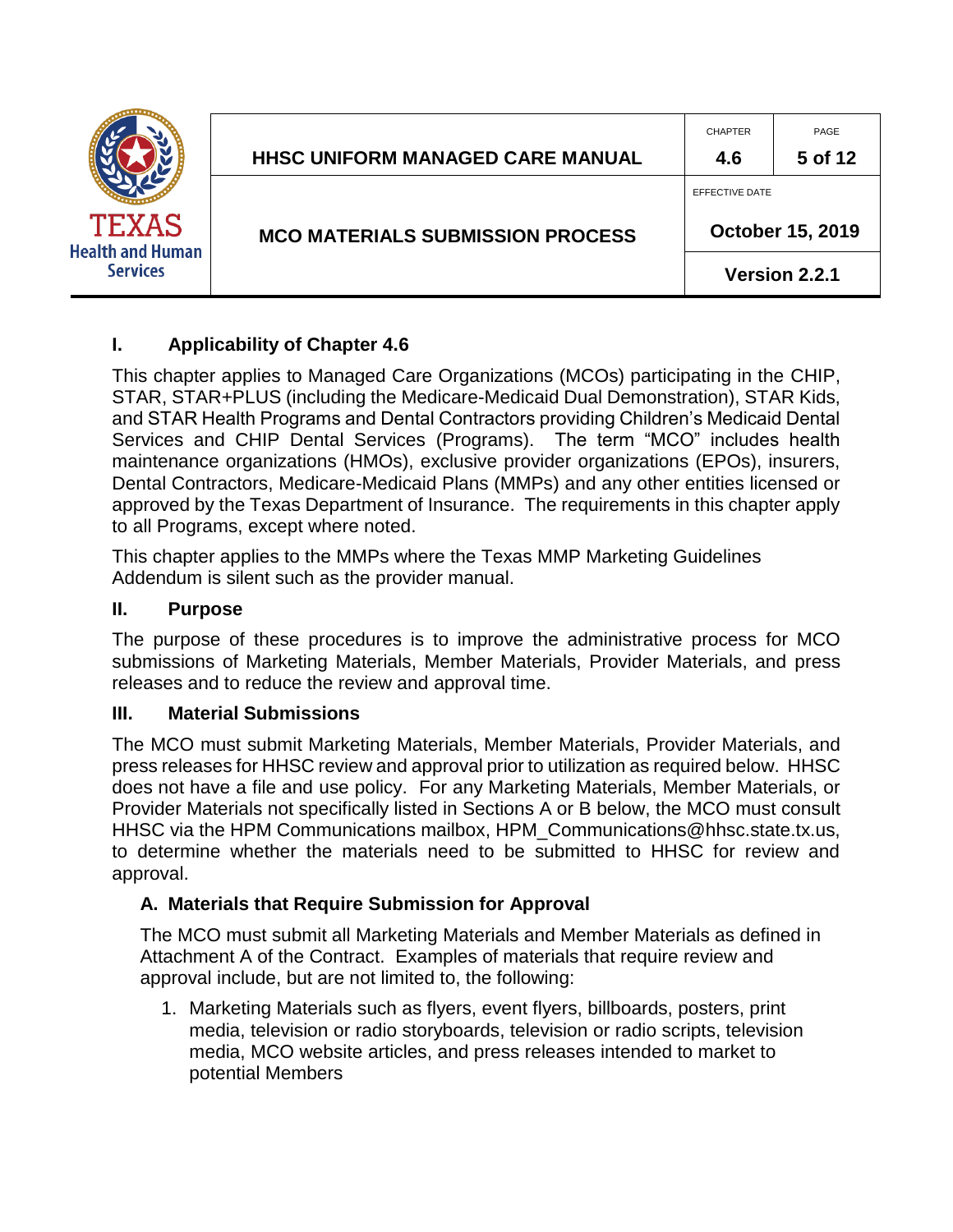

|                     | <b>HHSC UNIFORM MANAGED CARE MANUAL</b> | <b>CHAPTER</b><br>4.6              | PAGE<br>6 of 12 |
|---------------------|-----------------------------------------|------------------------------------|-----------------|
| AS                  | <b>MCO MATERIALS SUBMISSION PROCESS</b> | EFFECTIVE DATE<br>October 15, 2019 |                 |
| <b>Human</b><br>:es |                                         | Version 2.2.1                      |                 |

- 2. Member Materials such as Member scripts, Provider directories, Member handbooks, Member ID cards, Member event notifications, Member newsletters, Member periodic surveys, and notices of Action
- 3. Pharmacy and drug related Member Materials
- 4. Information to be used on the MCO's website or the internet

The MCO must submit for review and approval only the Provider Materials listed below:

- 1. UMCM Critical Element documents (i.e. Provider Manuals, Provider contract templates, etc.)
- 2. Provider communications implementing an MCO-initiated "across-the-board" rate reduction per the Provider Reimbursement section of the contract.
- 3. MCO Provider training for STAR Health and STAR Kids.

## <span id="page-5-0"></span>**B. Materials that Do Not Require Submission for Approval**

The MCO is not required to submit the following materials to HHSC for review and approval:

- 1. Materials used as a means of developing name recognition in which no direct or indirect reference is made to the Programs
- 2. Health-related materials in which no direct or indirect references are made to HHSC or the Programs
- 3. MCO subcontractor-developed materials, with the exception of Pharmacy Benefits Manager and third-party administrator (TPA) materials, as approval for these materials is delegated to the MCO

## <span id="page-5-2"></span><span id="page-5-1"></span>**IV. Submission Guidelines**

## **A. Submissions to the Data Management System**

The Data Management System (DMS) serves as a centralized location for the submission of materials for review and approval by the Managed Care Compliance & Operations division (MCCO). The MCO must follow the instructions below for submissions to the DMS:

- 1. The MCO must submit the following items to the DMS:
	- a) Marketing Materials and Member Materials as defined in Attachment A of the Contract, including pharmacy and drug-related materials
	- b) Press releases as required by Section 3.07 "Publicity" of Attachment A, of the Contract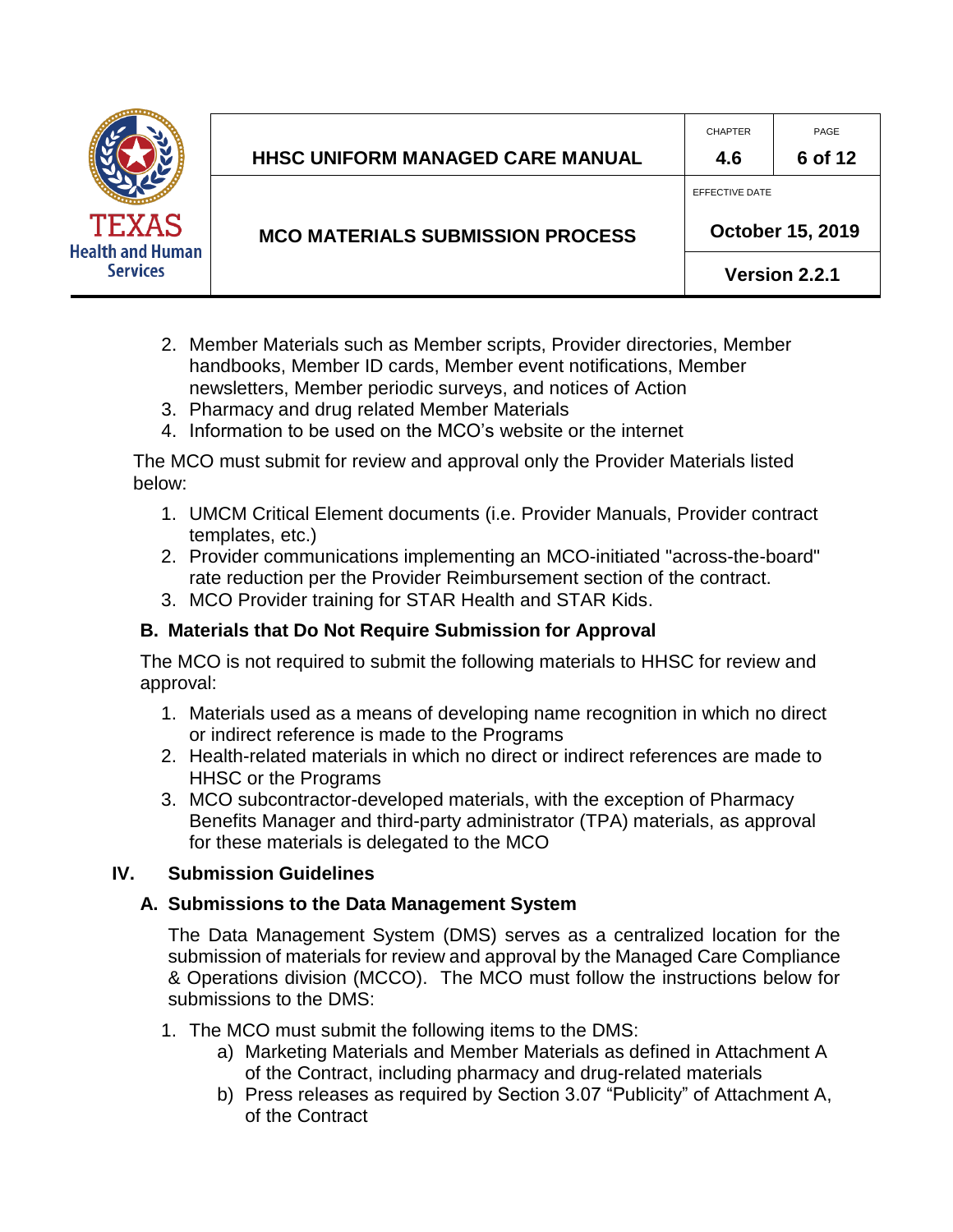|                                         |                                         | <b>CHAPTER</b> | PAGE                    |
|-----------------------------------------|-----------------------------------------|----------------|-------------------------|
|                                         | <b>HHSC UNIFORM MANAGED CARE MANUAL</b> | 4.6            | 7 of 12                 |
|                                         |                                         | EFFECTIVE DATE |                         |
| <b>TEXAS</b><br><b>Health and Human</b> | <b>MCO MATERIALS SUBMISSION PROCESS</b> |                | <b>October 15, 2019</b> |
| <b>Services</b>                         |                                         |                | Version 2.2.1           |

- c) Provider Materials as identified in Section III A above
- d) Provider manuals produced by STAR+PLUS Medicare Medicaid Plans (MMPs) MMP Member and Marketing Materials are to be submitted via the CMS HPMS Marketing Module as required per Section 2.15.2 of the MMP contract.
- e) Readiness Review materials
- 2. The MCO must use the DMS for each submission and all correspondence with the MCCO reviewer during the review and approval process.
- 3. The MCO must include a unique form number in the bottom left-hand corner of the material. The form number must appear on the bottom left-hand corner on at least the first page of the material when published, distributed, or posted.
- 4. For press release submissions only, the MCO must enter, "Press Release," in the file name field of the DMS.
- 5. For Readiness Review materials, the MCO must include "RR" in the file name field of the DMS.
- 6. The MCO must complete all sections of the Medicaid Managed Care, CHIP, and DMO Marketing, Member, and Provider Materials form within the DMS with the required elements identified. The form can be referenced in UMCM Chapter 4.6.2 and its instructions in UMCM Chapter 4.6.1.

Upon successful submission to the DMS, the MCO will receive an automated email response confirming receipt. The MCCO reviewer will correspond with the MCO through the DMS during the review and approval process.

## <span id="page-6-0"></span>**B. Submissions to the Vendor Drug Program MCO Solutions Mailbox**

The Vendor Drug Program (VDP) MCO Solutions mailbox serves as a centralized location for the submission of the following items:

- 1. Formulary requests
- 2. Drug shortage notifications
- 3. Outpatient drug benefit policy questions
- 4. Clinical prior authorization proposal submissions and guidance regarding compliance for Providers
- 5. Clinical edits with the exception of those previously approved through VDP
- 6. Any communication that may affect proper use of the preferred drug list (PDL) or clinical prior authorization (PA) criteria: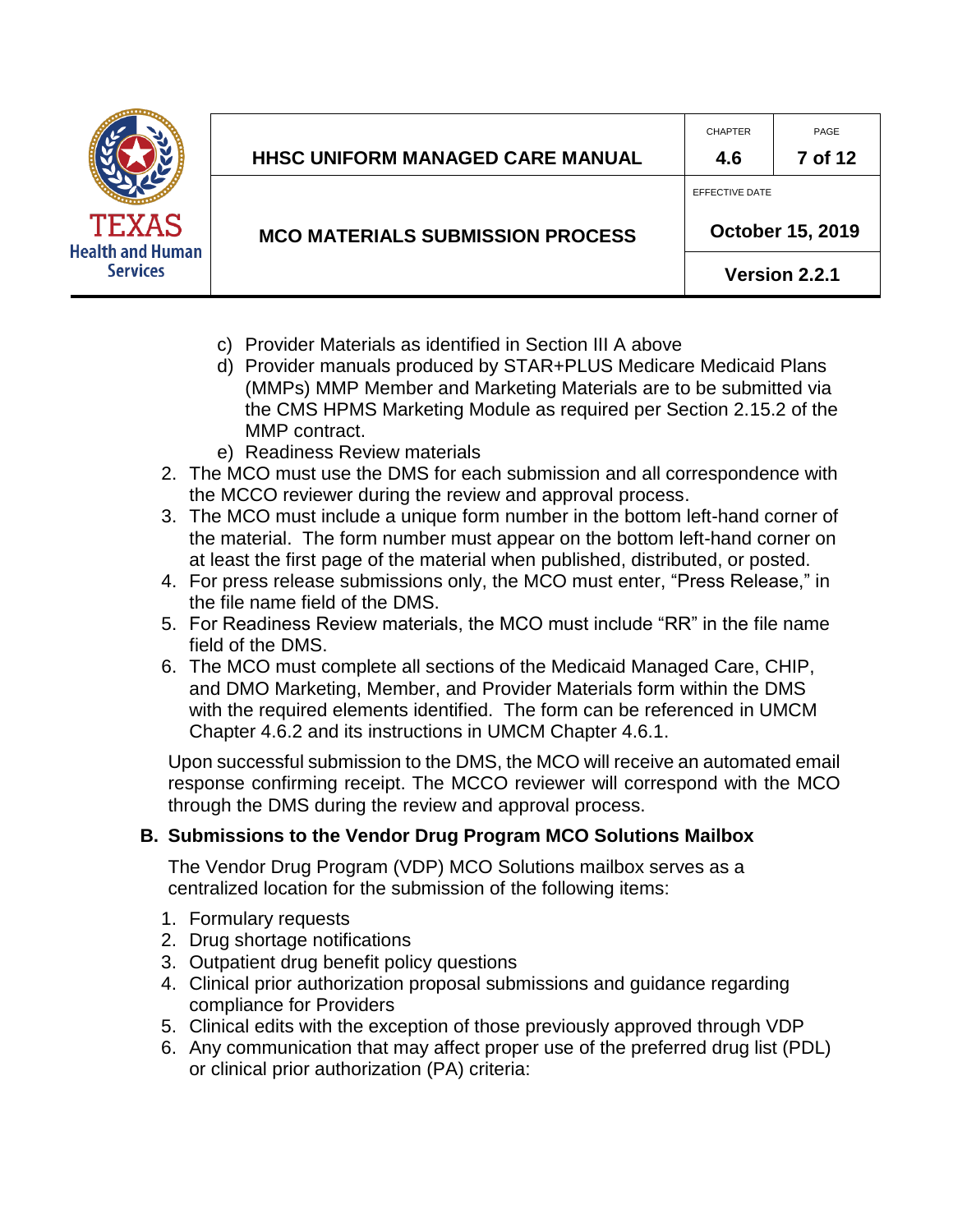

- a) **Example 1:** Communications promoting the use of non-PDL drugs, including communications regarding incentives to prescribe or dispense based on cost to plan rather than cost to State
- b) **Example 2:** Any guidance related to compliance with clinical PA criteria when the MCO clinical PA criteria is different than what has been approved by the Drug Utilization Review Board

The MCO must submit materials containing the information above directly to the VDP MCO Solutions mailbox only, not the DMS, as these materials are not considered Marketing Materials, Member Materials, or Provider Materials.

The VDP MCO Solutions mailbox address is VDP\_MCO\_Solutions@hhsc.state.tx.us.

#### <span id="page-7-0"></span>**C. Submissions to the MCCO Team**

The MCO must submit materials containing information about the following items directly to its MCCO Team only, not the DMS, as these materials are not considered Marketing Materials, Member Materials, or Provider Materials:

- 1. New initiatives or process changes;
- 2. Operational policy and procedures;
- 3. Medical policy and procedures;
- 4. MCO website re-design; and
- 5. Deliverable or report submission notifications.

These materials are not subject to the approval timeframes described in this Chapter. For these materials, the MCO must contact its respective MCCO Team to discuss and address questions before submitting material regarding the above topics for review and approval via the DMS.

## <span id="page-7-1"></span>**D. Additional Submission Item Guidelines**

The MCO must follow the guidelines below, if applicable to its submissions.

## <span id="page-7-2"></span>**1. Critical Element Submissions**

Critical element material requirements are located in UMCM Chapter 3, "Critical Elements" and Chapter 8, "Provider". MCOs must follow the guidelines and timeframes for submission as outlined below for the identified critical element materials.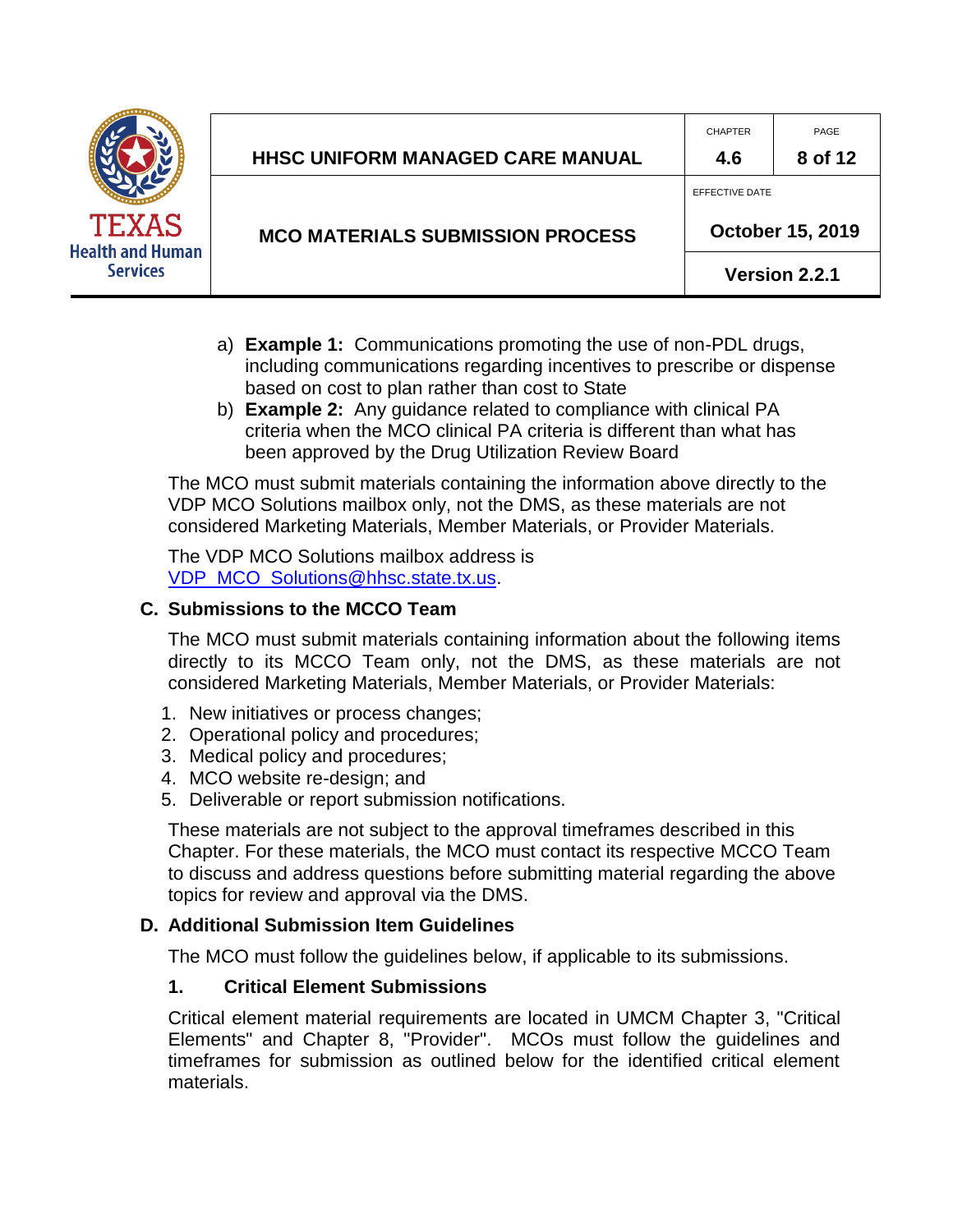|                                                            | HHSC UNIFORM MANAGED CARE MANUAL        | <b>CHAPTER</b><br>4.6 | PAGE<br>9 of 12         |
|------------------------------------------------------------|-----------------------------------------|-----------------------|-------------------------|
| <b>TEXAS</b><br><b>Health and Human</b><br><b>Services</b> | <b>MCO MATERIALS SUBMISSION PROCESS</b> | EFFECTIVE DATE        | <b>October 15, 2019</b> |
|                                                            |                                         |                       | Version 2.2.1           |

a) Handbooks and Manuals

Critical element handbooks and manuals must be revised to reflect changes and submitted to HHSC for approval prior to publication. The MCO must incorporate these revisions in one of two ways: (1) by creating a new, revised handbook or manual or (2) by including an insert or addendum with the existing stock, and then creating a new, revised handbook or manual.

If the MCO chooses to include an insert or addendum, the insert or addendum must be submitted to HHSC for review and approval within 30 Days of the effective date of the UMCM chapter. The submission must include the anticipated date of when existing handbook or manual stock will be depleted.

The revised handbook or manual must be submitted to HHSC to allow sufficient time for HHSC to review and approve prior to the MCO translation and printing. If the MCO is not developing an insert or addendum, the MCO must submit a revised handbook or manual within 30 Days of the effective date of the UMCM chapter.

The MCO must update its electronic handbook and manual by (1) making the insert or addendum available or (2) uploading the revised handbook or manual.

HHSC reserves the right to require a shorter implementation timeframe. However, HHSC will not extend the timeframe; therefore, the MCO must take their internal business processes into consideration in order to meet internal deadlines to determine when the revised handbook or manual should be submitted.

b) All Other Critical Element Submissions

The MCO must submit revisions within 30 Days of the effective date of the UMCM chapter for HHSC review and approval. In addition, the MCO must implement the revisions within 30 Days from the HHSC approval date. The MCO has an additional 30 days to implement revisions that require system modifications.

HHSC reserves the right to require a shorter implementation timeframe. However, HHSC will not extend the timeframe; therefore, the MCO must take their internal business processes into consideration in order to meet internal deadlines to determine when the revised handbook or manual should be submitted.

c) Critical Elements Checklists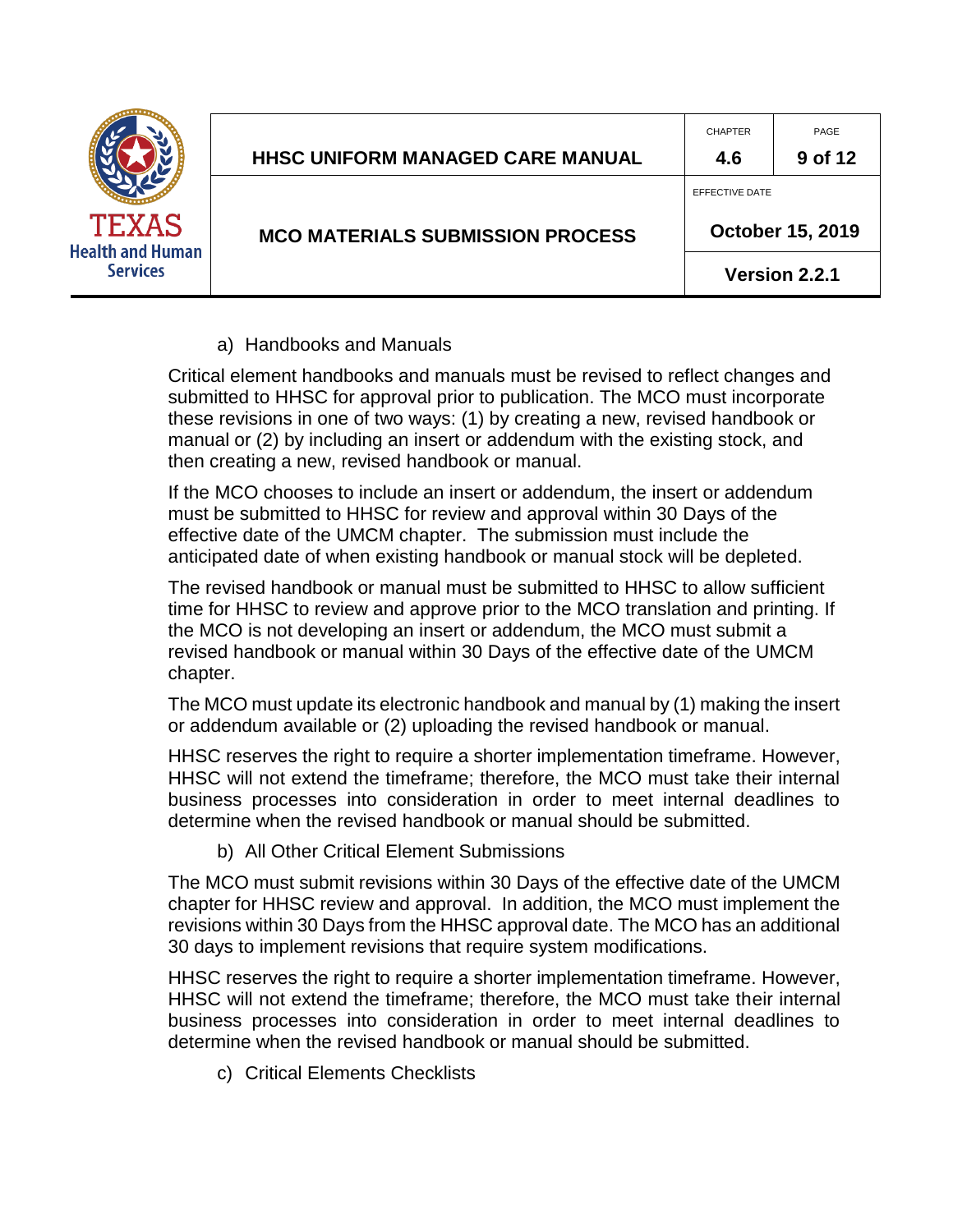| <b>TEXAS</b><br><b>Health and Human</b> | HHSC UNIFORM MANAGED CARE MANUAL        | <b>CHAPTER</b><br>4.6                     | PAGE<br>10 of 12 |
|-----------------------------------------|-----------------------------------------|-------------------------------------------|------------------|
|                                         | <b>MCO MATERIALS SUBMISSION PROCESS</b> | EFFECTIVE DATE<br><b>October 15, 2019</b> |                  |
| <b>Services</b>                         |                                         | Version 2.2.1                             |                  |

The MCO must submit the corresponding UMCM Critical Elements checklist, if applicable, with its request for review and approval of materials. The MCO should refer to UMCM Chapters 3 and 8 for further details. Examples include, but are not limited to, Notices of Action, Member Handbooks, Provider Manuals, and Provider Contract Templates. The Critical Elements checklist does not need to be submitted when only submitting an insert or addendum.

**IMPORTANT:** If the Critical Elements checklist is not included, the materials cannot be reviewed. HHSC will begin review only after complete submission of materials and checklists are received.

## <span id="page-9-0"></span>**2. Revision of Previously Approved Materials**

If the MCO submits previously approved materials as a result of new, revised, or updated information, the MCO should provide a copy of the corresponding approval form and a copy of the previously approved material to assist with the review timeframe and process. If the MCO does not have a copy of the approval form, the MCO must provide the approved material form number and date of approval.

The MCO must identify the new, revised, or updated sections in tracked changes, by highlighting applicable sections, or by another easily identifiable method.

In addition, the MCO must identify revisions and updates in tracked changes for all materials required per UMCM Chapter 3, "Critical Elements" and Chapter 8, "Provider."

## <span id="page-9-1"></span>**3. Reading Grade Level**

The 6th grade reading level is applicable to all Member Materials and Marketing Materials and must be provided at the time of submission. MCCO may request that the MCO submit a screen shot of the readability statistics including a list of words excluded from the Reading Grade Level (RGL). The readability screen shot should not cover or obscure the document.

The MCO must refer to the HHS Consumer Information Toolkit for the development of materials and for assistance with meeting RGL requirements.

The MCO may exclude the following words from the RGL:

- a. HHSC provided language (including UMCM Chapter 3 required language)
- b. Legal terminology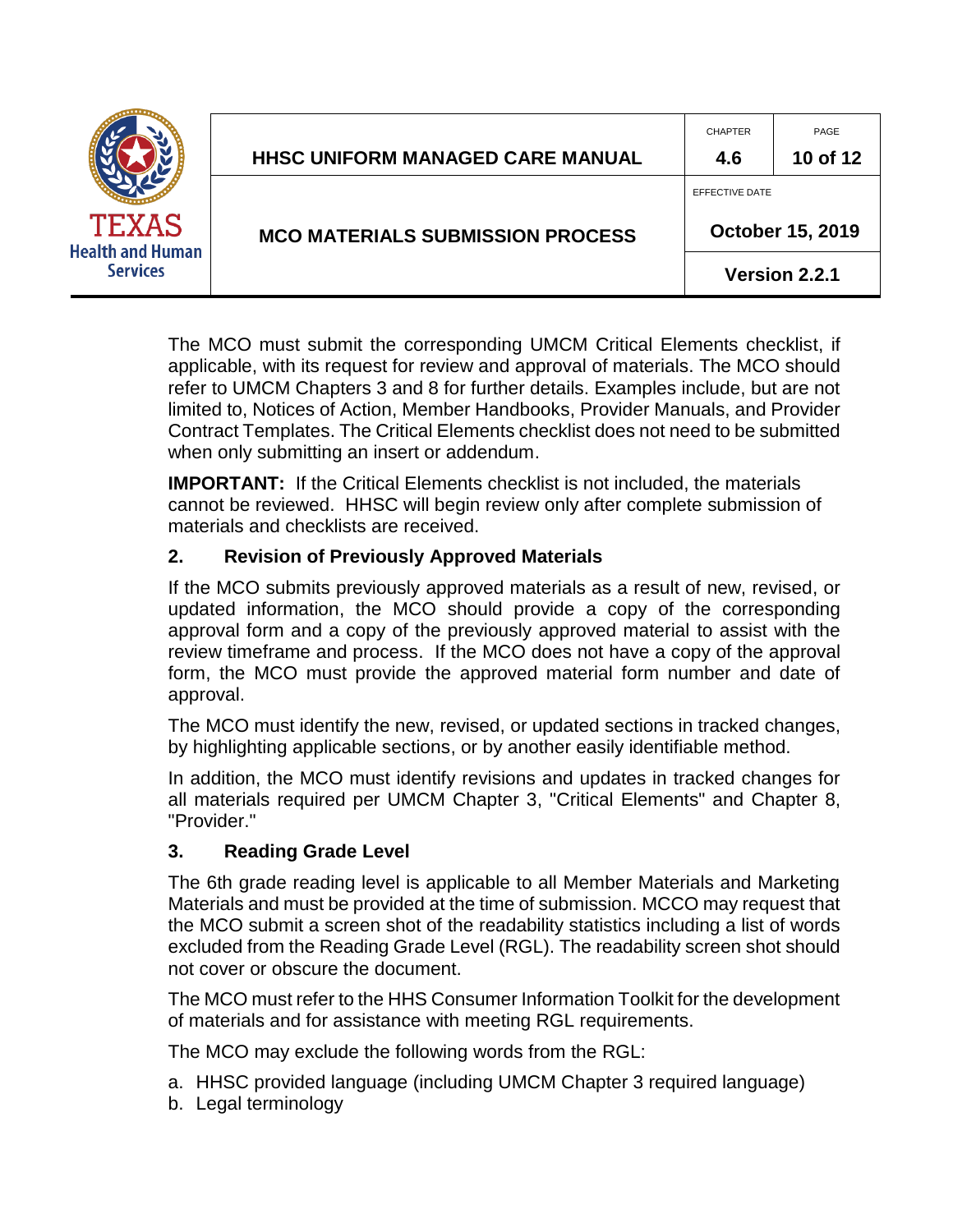

- c. Medical terminology
- d. Numbers (telephone, fax, and hours of operation)
- e. Addresses and web addresses
- f. Medicaid and CHIP references
- g. Program and MCO names
- h. Proper Names
- i. Acronyms
- j. Dates

#### <span id="page-10-0"></span>**4. Templates**

The MCO may submit materials that will be utilized as templates in which information such as dates, times, or articles will be interchangeable, for example, a newsletter or MCO event flyer template. The MCO must submit the final version of its template with identifiable placeholders for sections with interchangeable information.

CHAPTER PAGE

**October 15, 2019** 

**Version 2.2.1**

EFFECTIVE DATE

#### <span id="page-10-1"></span>**5. Content Only Submissions**

HHSC does not provide an approval form for content only submissions. However, the MCO may submit in a Word document the content it intends to utilize on its final version. HHSC will review the content and provide a content only approval via the DMS. The approval form will not be provided until the final version is submitted. If revisions are made after content approval was issued, the MCO must identify the changes which will result in further review.

#### <span id="page-10-2"></span>**V. Review and Approval Process and Timeframes**

The materials submitted are subject to the approval timeframes described in this section unless the materials submitted are for Readiness Review or identified within this Chapter as not subject to the approval timeframes. HHSC will respond to the MCO within 15 Business Days for all MCO submissions except for the submissions indicated below. The timeline for the review period will begin on the Business Day after submission. If HHSC requests revisions during its review of the materials, the 15 Business Day timeline resets with each response received by HHSC.

- 1. HHSC will respond within 30 Days for MCO submissions pursuant to UMCM Chapter 3, "Critical Elements" and Chapter 8, "Provider."
- 2. HHSC will respond by the close of business on the  $7<sup>th</sup>$  Day for MCO press release submissions in accordance with Attachment A of the Contracts.